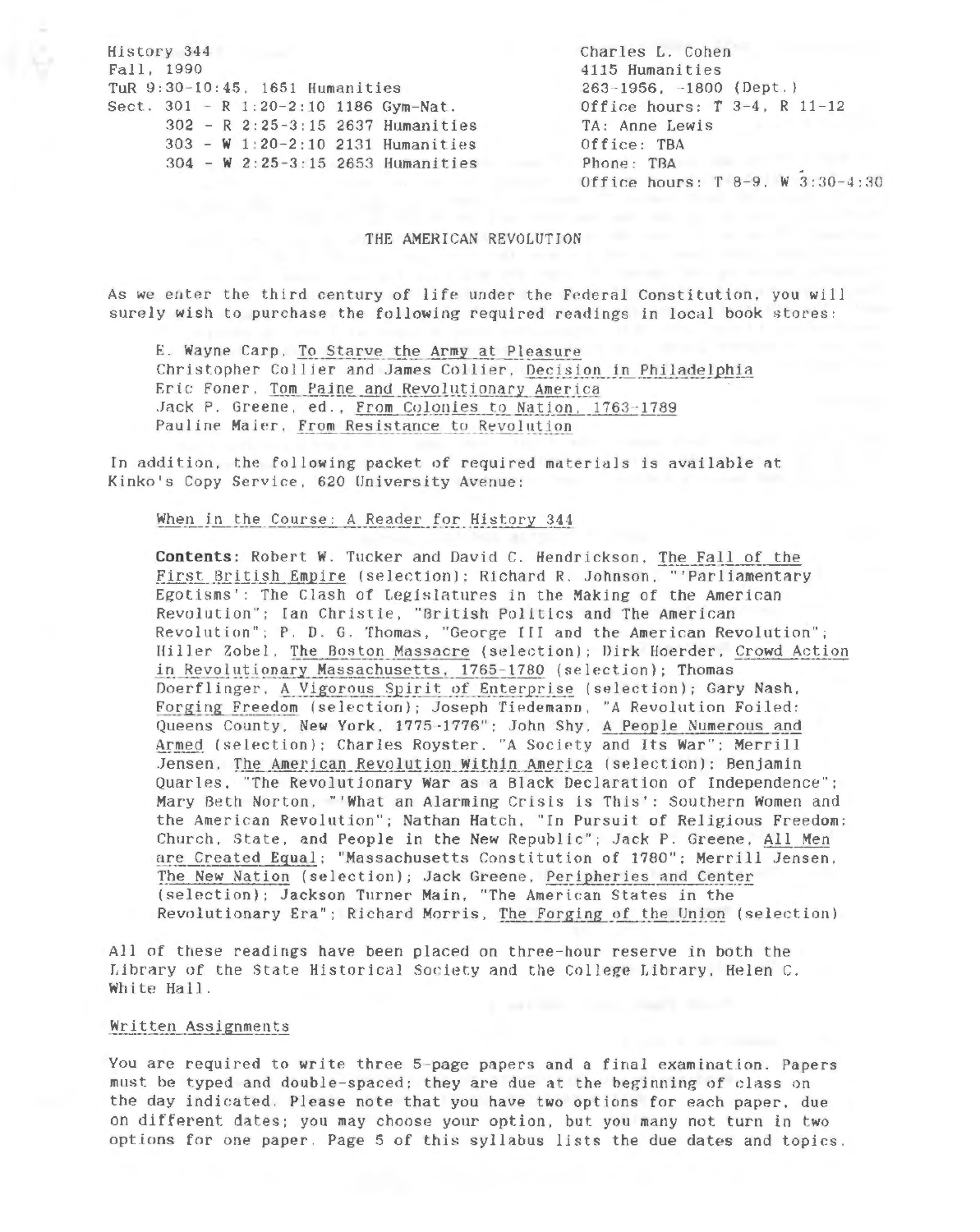# Rewrite Policy

You may rewrite any paper, in which case you should discuss the matter with me; if you wish merely to question a grade but do not want to rewrite the paper, talk with Anne Lewis. To rewrite a paper, you must first talk with me about such details as the new due date and the kinds of changes to be made. You must inform me of your decision to rewrite by the end of the next class session after Anne Lewis first returns the original version. I will be flexible regarding the amount of time you may have for revisions. but in general you should not expect to have more than a week in which to revise your work. The old draft (plus any separate sheet of comments) must accompany the new version. Please note that simply rewriting a paper will not in itself guarantee a higher grade: you must substantially improve the essay, following my comments to be sure but initiating your own changes too.

# Grading

Simplicity itself. Each paper. the final exam, and class participation count 20% of the final grade. Class discussion will be evaluated on a combination of attendance and quality (which is not identical to quantity).

- Lecture Program and Assignments Date
- Sept. 4 His Majesty 's Empire Surveyed
	- 6 Seats nf Power: the British Government

**Reading:** Greene. COLONIES, doc. 1

- 11 The Rising Colonies
- 13 Ties that (Loosely) Bind: the Imperial Relationship to 1763

**Reading:** Tucker and Hendrickson, FALL OF THE FIRST BRITISH EMPIRE, 146-86; Johnson, "Parliamentary Egotisms": Christie. "British Politics": Thomas. "George III"

- 18 Ideologjes of Resistance
- 20 The Genesis of Imperial Reorganization

**Readi ng :** Greene, COLONIES, 13A, 15A, 150-F, 22A, 24A, 28A. 29A, 30A

25 The Colonies Stamped

**Fir st Paper Due - Option 1** 

27 Townshend's Folly

**Readi ng :** Maier, RESISTANCE TO REVOLUTION, 3-157: Zobel, BOSTON MASSACRE, 24- 47; Hoerder, CROWD ACTION, 85- 118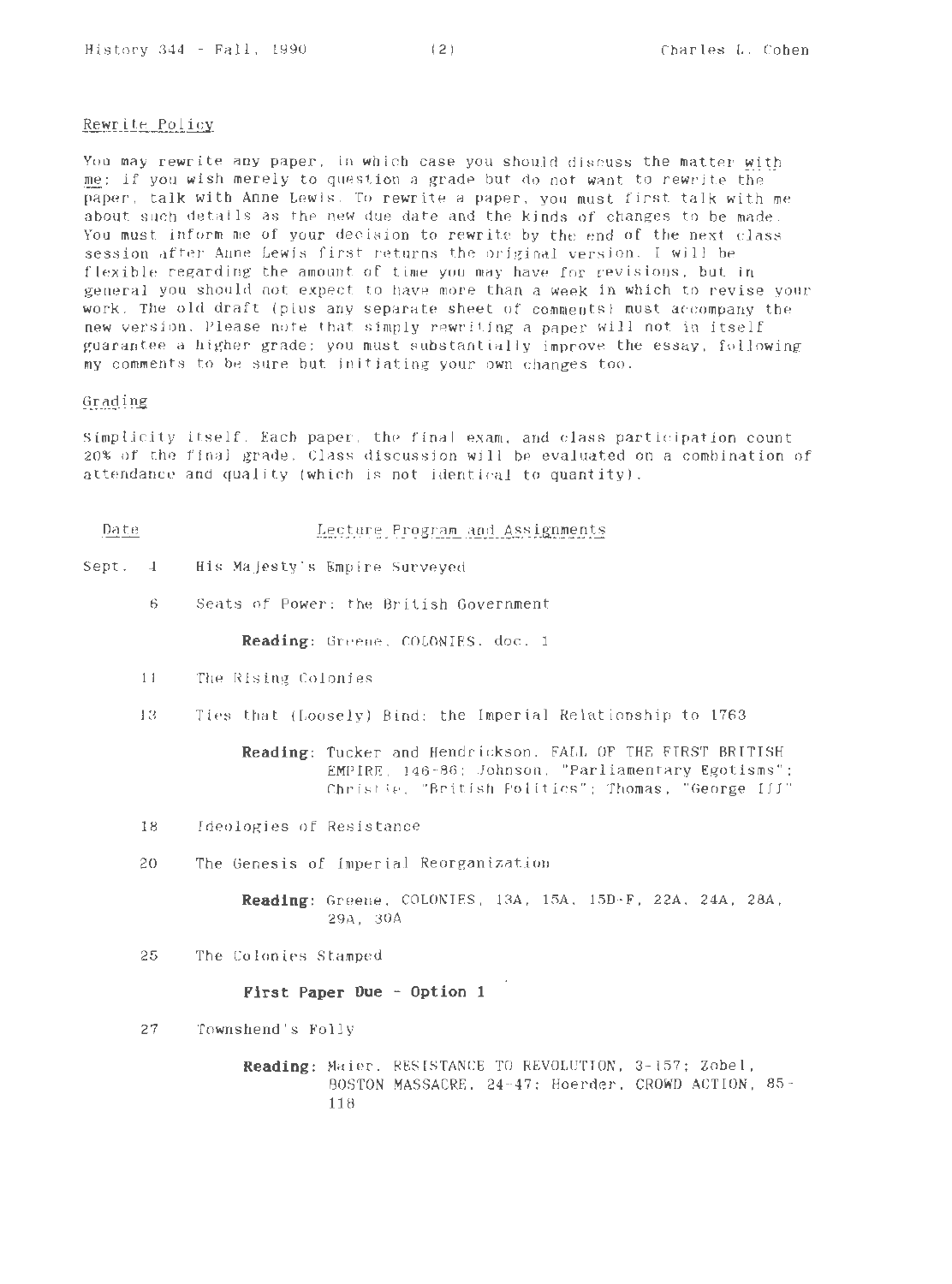Date

# Lecture Program and Assignments

 $0ct. 2$ **A Watchful Respite** 

#### **First Paper Due - Option 2**

4 The Final Crisis Brews

**Reading:** Greene, COLONIES, 3, 5, 6C, 7E, 8, 13B, 14C, 18. 24B. 32

- 9 The Colonies Mobilize
- 11 The Revolutionary Coalition

**Reading:** Foner. TOM PAINE. 1 106; Doerflinger, A VIGOROUS SPIRIT, 167-96; Nash, FORGING FREEDOM. 8-16.

16 Deliberating Independence

**Second Paper Due - Option 1** 

18 Howe Now Brown Cow: the War fnr Independence, 1776- 77

Reading: MaiPr. RESISTANCE TO REBELLION, 161 296; Tiedemann, "Revolution Foiled"; Shy, PEOPLE NUMEROUS, 165- 79

23 War on the Waves and in the West

**Second Paper Due - Option 2** 

25 The World Turned Ups ide Down: the War for Independence, 1778- 1781

**Reading:** Carp, TO STARVE THE ARMY, 1- 167; Royster, "A Society and Its War"

- 30 Fighting a Revolutionary War
- Nov. 1 Poor Congress
	- 6 American Society: (R)evolutinnary Changes
	- 8 American Society: Revolution for Whom?

**Reading:** Jensen, AMERICAN REVOLUTION. 51-108; Quarles, "Revolutionary War as Black Declaration"; Norton, "'What an Alarming Crisis'"; Hatch, "In Pursuit of Religious Freedom"; Greene, ALL MEN ARE CREATEO EQUAL

13 Republicanism

**Third Paper Due - Option 1**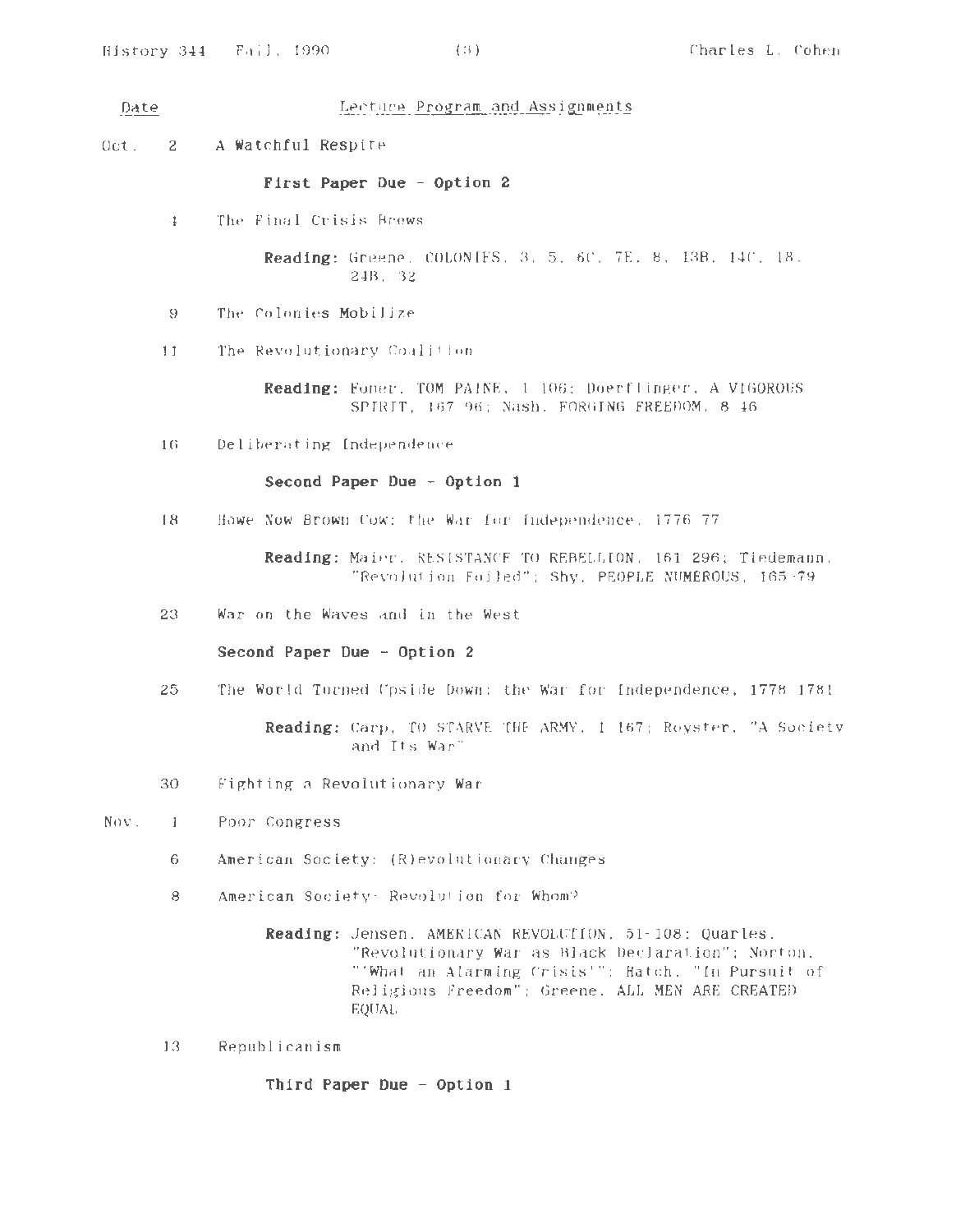#### Date Lecture Program and Assignments

15 Constituting the States

> **Reading:** Greene, COLONIES, 33A-C. 34-35; "Massachusetts Constitution of 1780"

20 Au Empire Dissolving in Cartoons - slide presentation

# **Third Paper Due - Option 2**

- 22 VACATION Give a Thanksgiving phlip for liberty **[note :** Wednesday sections will not meetJ
- 27 The Confederation at Work
- 29 A Nation at Risk?

**Reading:** Greene, COLONIES, 47; Jensen, NEW NATION, 347-74; Greene, PERIPHERIES AND CENTER, 181-211; Main , "American States." Morris, FORGING, 245-66

- Dec. 4 The Constitutional Convention
	- 6 The Second American Constitution

**Reading:** Collier and Collier, DECISION IN PHILADELPHIA, 3- 248: Greene, COLONIES. 57A-B, 58

- 11 Ratifying the Constitution- John Kaminski or Richard Leffler, guest lecturer
- 13 The American Revolution Considered

**Reading:** Collier and Collier, DECISION, 249-273; Greene, COLONIES, 59-60, 62

TBA Pinal Examination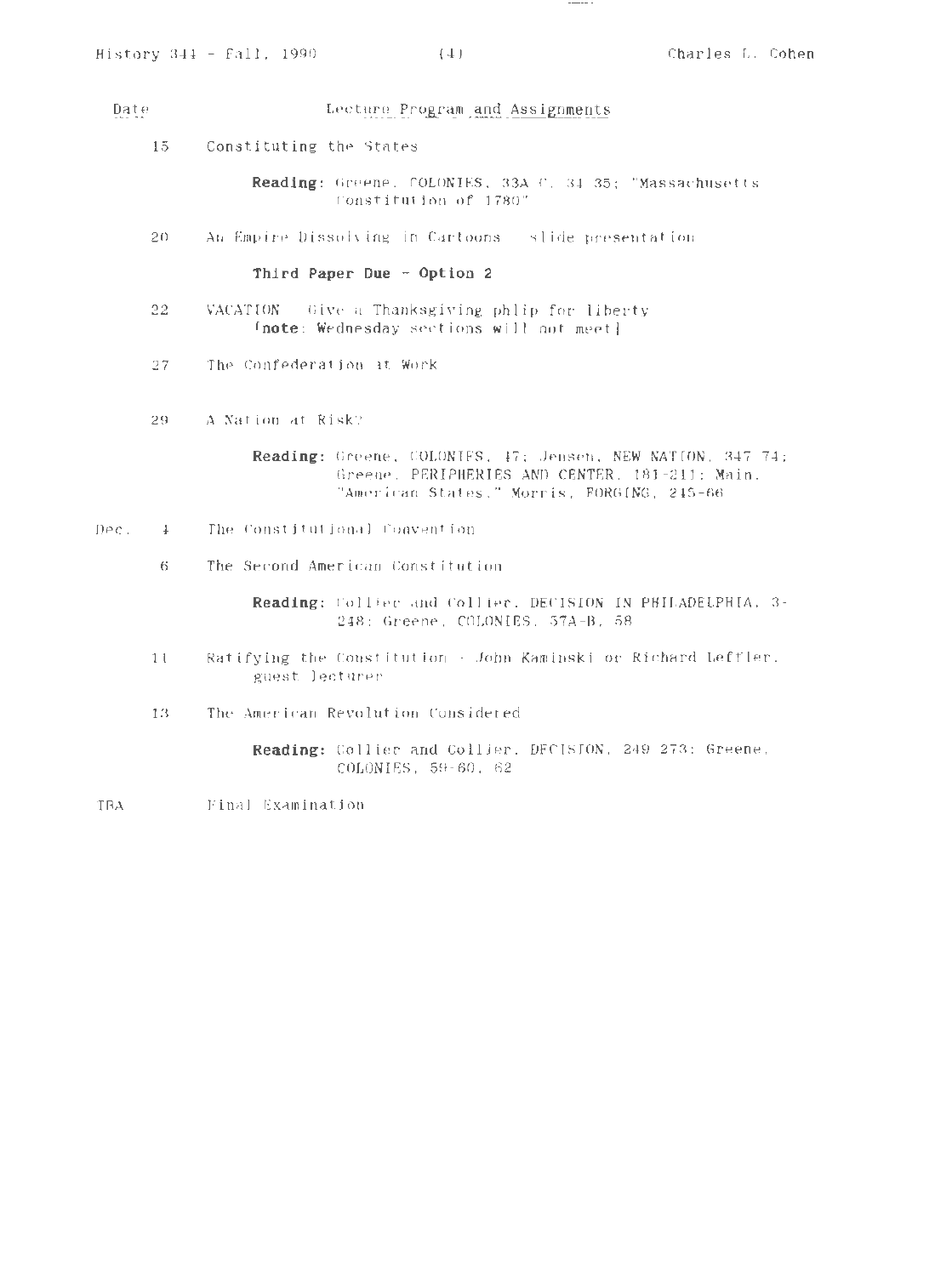# **Paper Topics**

In writing these essays, you should draw on the lectures, the secondary sources, and, as much as possible, the primary documents. You may of course draw on materials from outside the course, but you are not required to. You may choose another topic if the following suggested ones bore, fatigue or disorient you. hut you must consult with me **before** so proceeding.

# Paper 1

- **Option 1 - Due Sept. 25.** Discuss Gov. Francis Bernard's plan to restructure imperial governance. How will did his effort take the realities of both colonial and British society and politics into account?
- **Option 2 - Due Oct. 2.** Discuss the role crowds played in the resistance movement. Who comprised them, who led them, and what did participants intend to accomplish?

# Paper 2

- **Option 1 Due Oct. 16.** Using Philadelphia as a test case, discuss the extent to which colonists rebelled because the British threatened their rights, or because they jeopardized particular interests.
- **Option 2 Due Oct. 23.** Evaluate the importance of revolutionary rhetoric in mobilizing colonists to resist Great Britain. How broad was its appeal?

# Paper 3

- **Option 1 -Due Nov.** 13. Considering the various groups that made up American society in the late eighteenth century, did the Revolution enlarge the spheres of liberty Americans enjoyed?
- **Option 2 Due Nov. 20.** Discuss the process of writing the state constitutions (particularly those of Pennsylvania, Virginia and Massachusetts), and explain whether, on the basis of the new state governments drawn up between 1776 1780, one may rightly describe the Revolution as a "democratic" movement. (fie sure to define what "democratic" means.)